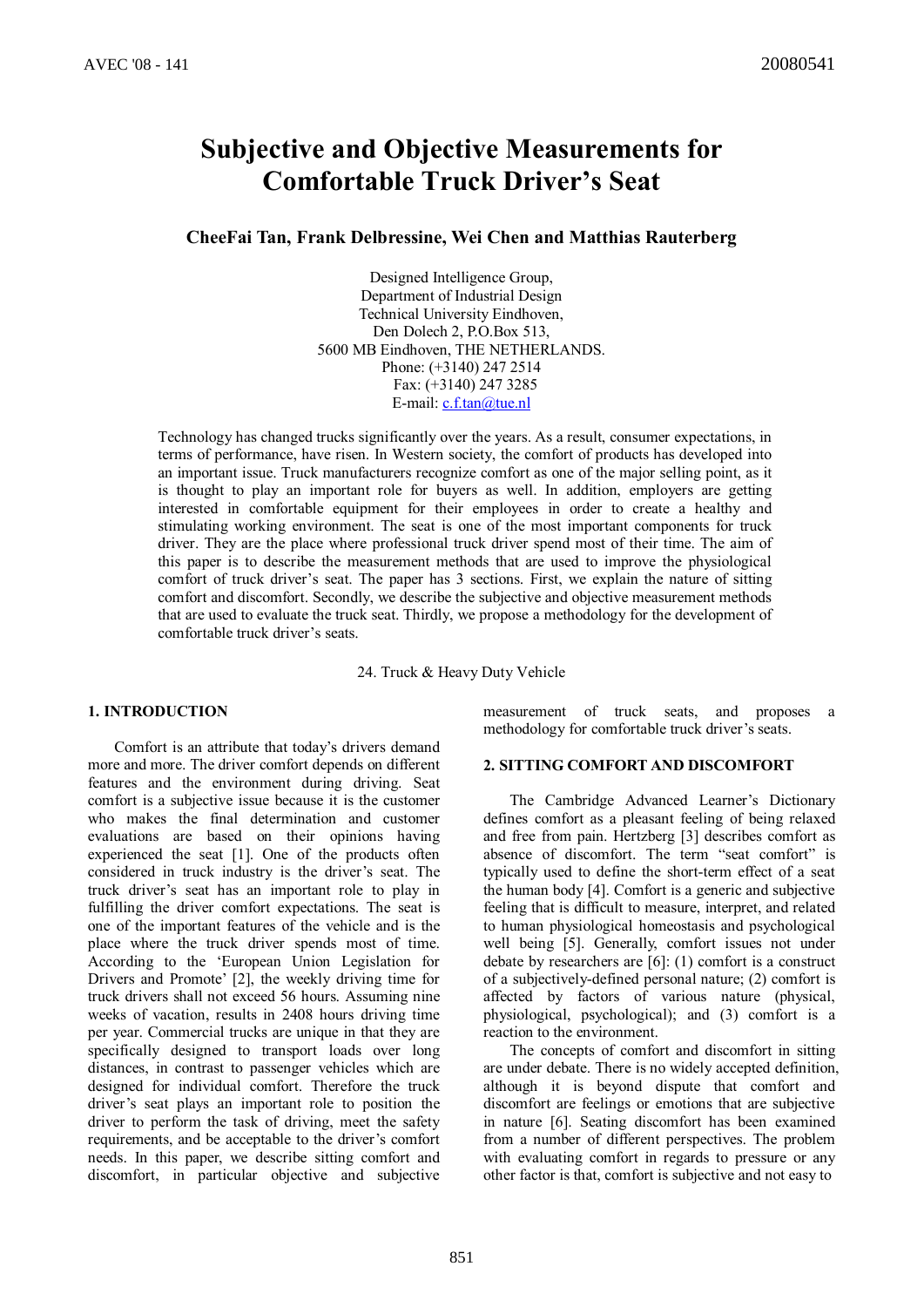|  | Table 1 Causes of Seating Discomfort [10] |  |
|--|-------------------------------------------|--|
|  |                                           |  |

| Human experience mode | <b>Biomechanical</b>     |                           | Seat/environment  |
|-----------------------|--------------------------|---------------------------|-------------------|
|                       | <b>Physiology causes</b> | <b>Engineering causes</b> | source            |
| Pain                  | Circulation occlusion    | Pressure                  | Cushion stiffness |
| Pain                  | <i>Ischemia</i>          | Pressure                  | Cushion stiffness |
| Pain                  | Nerve occlusion          | Pressure                  | Seat contour      |
| <b>Discomfort</b>     | $\,$                     | Vibration                 | Vehicle ride      |
| Perspiration          | Heat                     | Material                  | Vinyl upholstery  |
|                       |                          | Breathability             |                   |
| Perception            | Visual/auditory/tactile  | Design/vibration          | Vehicle cost      |

quantify. Seating discomfort varies from subject to subject and depends on the task at hand. Comfort, however, is a vague concept and subjective in nature. It is generally defined as lack of discomfort [7].

For example, truck drivers require sitting for long periods of time approximately eight hours. The extended period of sitting includes higher risk of back problems, numbness and discomfort in the buttocks due to too high surface pressure under the thighs [8]. The study by Adler et al. [9], shows that the driver posture is not static and changes over time. Posture changes and continuous motion are strategies of the driver to avoid mechanical load and ischemia of tissue, which has been identified as one main reason for discomfort. Discomfort feelings, as described by Helander and Zhang [10], is affected by biomechanical factors and fatigue. The sources of such discomfort are listed in Table 1. Zhang [11] presented a model that illustrates the interaction of comfort and discomfort as shown in Fig. 1. Transition from discomfort to comfort and vice versa are possible in the intersection of the axes. Hence, if discomfort is increased, such as with a longer time within task and fatigue, comfort will decrease. Its means that good biomechanics may not increase the level of comfort, it is likely that poor biomechanics turns comfort into discomfort.



comfort [11]

### **3. OBJECTIVE AND SUBJECTIVE MEASUREMENT OF SEAT COMFORT AND DISCOMFORT**

The comfort experienced by humans while seating can be classified as a subjective assessment, because it is possible to find a variation with different people in a same situation. Nevertheless, the factors on which the opinions of people on comfort or discomfort level are based on physical variables that characterize the seat, for example, pressure, vibration, posture and temperature.

The comfort offered by a seat is relatively easy to determine by many measures [12, 13], the most effective of which is to survey potential users of the seat as they compare the "feel" of a seat for a short period of time against other seats in the same class. This practice is often adopted for different vehicles, ranging from passenger vehicles to commercial vehicles such as trucks, busses, and off road vehicles. The problem, however, with subjective evaluations is that they are costly and time-consuming. A great deal of research has been performed in recent years to find objective measures for predicting seat comfort perception. Some of the proposed objective measures include vibration, interface pressure, and muscle activity. These objective measures are correlated with subjective data to determine the relative effects of each measure related to comfort [14]. Research has shown that some of the main factors that affect seating comfort are seat-interface pressure distribution, whole-body vibration and pressure change rate [15].

A literature search in ScienceDirect and SAE Technical Paper databases obtained various studies that related to the objective and subjective measurements in relation to vehicle seat.

#### **3.1 Objective Measurements of Automotive Seat Comfort**

A vast majority of objective measures used for evaluating comfort and discomfort. From the literature search, the objective measurement methods for seat such as pressure distribution, posture, computer-aided design (CAD), computer-aided engineering (CAE), temperature, humidity, vibration, electromyography (EMG), and adrenaline. Fig. 2 shows an overview of studies in relation to objective measurements for seat comfort and discomfort.

From our findings, nine studies were found in which pressure measurement are used to study the discomfort feeling among truck drivers. Pressure measurement methods are the most used method for the seat developer to measure the comfort and discomfort of seated persons. The instruments that are used in pressure measurement such as pressure mat, pressure monitor system (Tekscan), force sensor, seat deformation measuring device and pressure imaging system.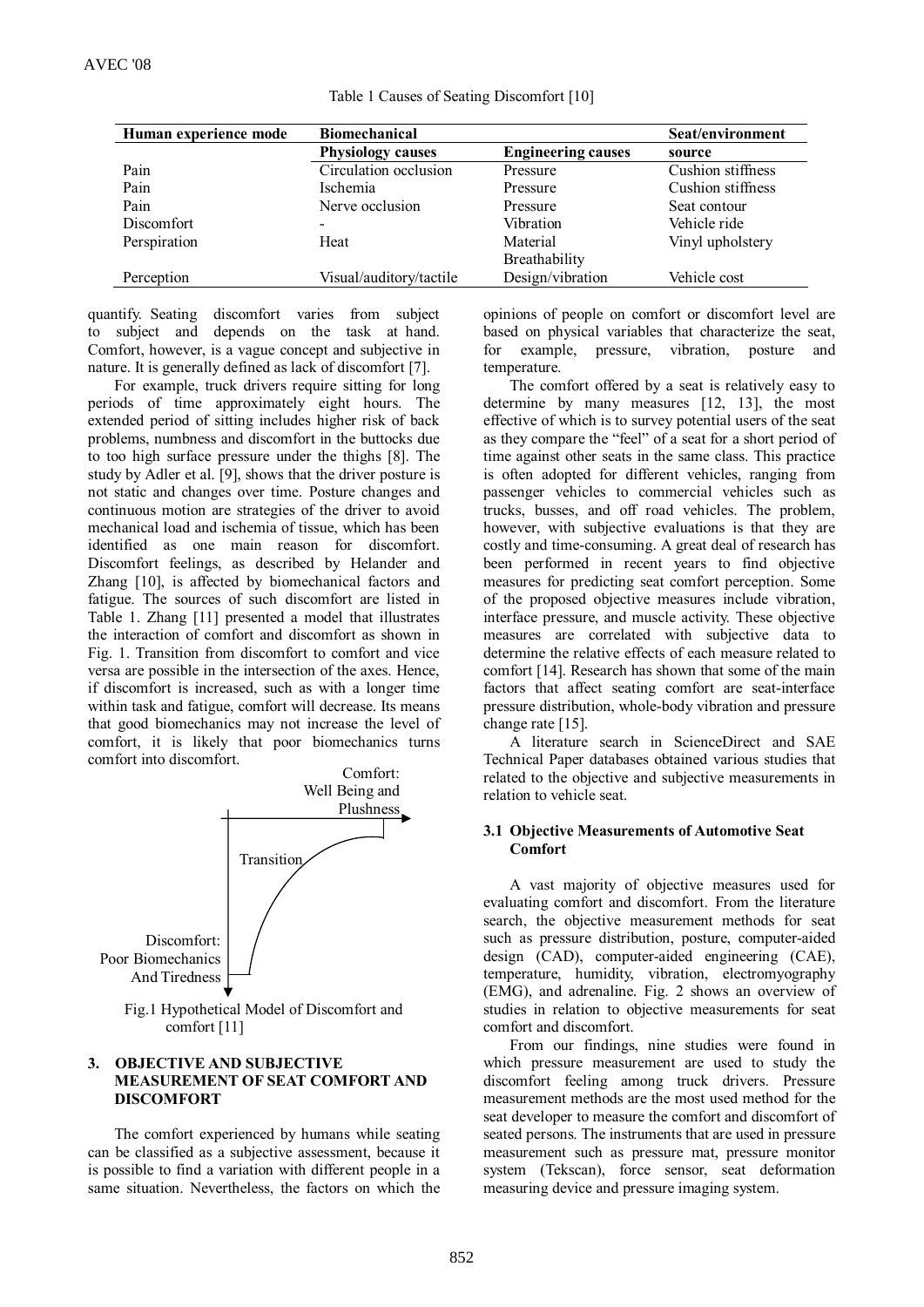

Fig. 2 Overview of Studies Related to Objective Measurements for Seat Comfort and Discomfort.

There are eight studies were related to posture measurements. The automotive industry strongly encourages research in the field of objective comfort assessment, especially dedicated to the seat and the related postures [16, 17]. Driver posture is one of the most important issues to be considered in the vehicle design process [18] regarding not only the car and the user [19, 20] but also the experimental conditions. The instruments used in posture measurement are camera, optoelectronic system (ELITE), a driving posture monitoring system, digital signal processing, ultrasonic device (Zebris), 3D motion analysis (Vicon), and a motion measurement system (Qualisys).

For vibration measurement methods, six studies were found. A major portion of the vibrations experienced by the occupants of an automobile enters the body through the seat [21]. Whole-body vibrations, which are vertical vibrations, tend to affect the human body the most. These vibrations are transmitted to the buttocks and back of the occupant along the vertebral axis via the base and back of the seat [22]. The instruments used is a vertical vibration simulator, angulator rate sensor, accelerometers and a whole body vibration measurement (Maestro).

Six studies used computer-aided engineering (CAE) methods to measure the seated person comfort such as finite element method (FEM), virtual humans, simulation software (Ramsis and Madymo), and artificial intelligence software (Neural Networks).

Other studies for objective measurements are related to the human physiology. The physiology of human such as the brain, muscles, heart, skin and spine can be used to measure the seated person comfort or discomfort level. Spinal load measurements have been performed in two studies. Five studies are carried out to measure the skin temperature and humidity level. Two studies using electromyography (EMG) to measure the muscle reaction in relation with the subject discomfort feeling. There is a study which used the Adrenalin content in the urine to measure the driver's stress level.

Besides, the brain activity can be detected by electroencephalography (EEG) as well as oxygen saturation can be used to measure discomfort level of seated persons.

## **3.2 Subjective Measurements of Automotive Seat Comfort**

Kolich [4] described that due to the lack of proven analytical metrics, vehicle manufacturers have opted to rely on subjective evaluations as the main indicator of seat comfort. The vehicle manufacturers developed elaborative subjective evaluation protocols that involved highly structured questionnaires. The questionnaires direct occupants to assign feelings of discomfort to a specific region of seat. The questionnaires, which typically contain numeric scales  $(e.g. 1 = very$ uncomfortable to  $10 = \text{very comfortable}$ , produce subjective ratings that are translated into performance requirements/specifications [24]. A properly designed questionnaire is paramount because it gives researchers an instrument from which to establish theories [23]. Fig. 3 shows the overview of studies in relation to subjective measurements for seat comfort and discomfort.

Local discomfort ratings are used to measure the discomfort of subjects while sitting. According to Kolich [4], many researchers have adopted Hertzberg [3] definition because, in the current environment, it is more straightforward to quantify discomfort than to measure comfort. The local discomfort rating scale can be rate on a scale such as 1 to 10 or -10 to 10. Shen and Parsons [5] used the category partitioning scale (CP50) for rating seated pressure intensity and perceived discomfort. There are sixteen studies related with local discomfort rating. Whereas there are six studies related to local comfort rating.

Subjective measurement also involve the used of body mapping technique. In this the subject will be rating the body areas experiencing discomfort and to rate this discomfort on a scale. Seven studies are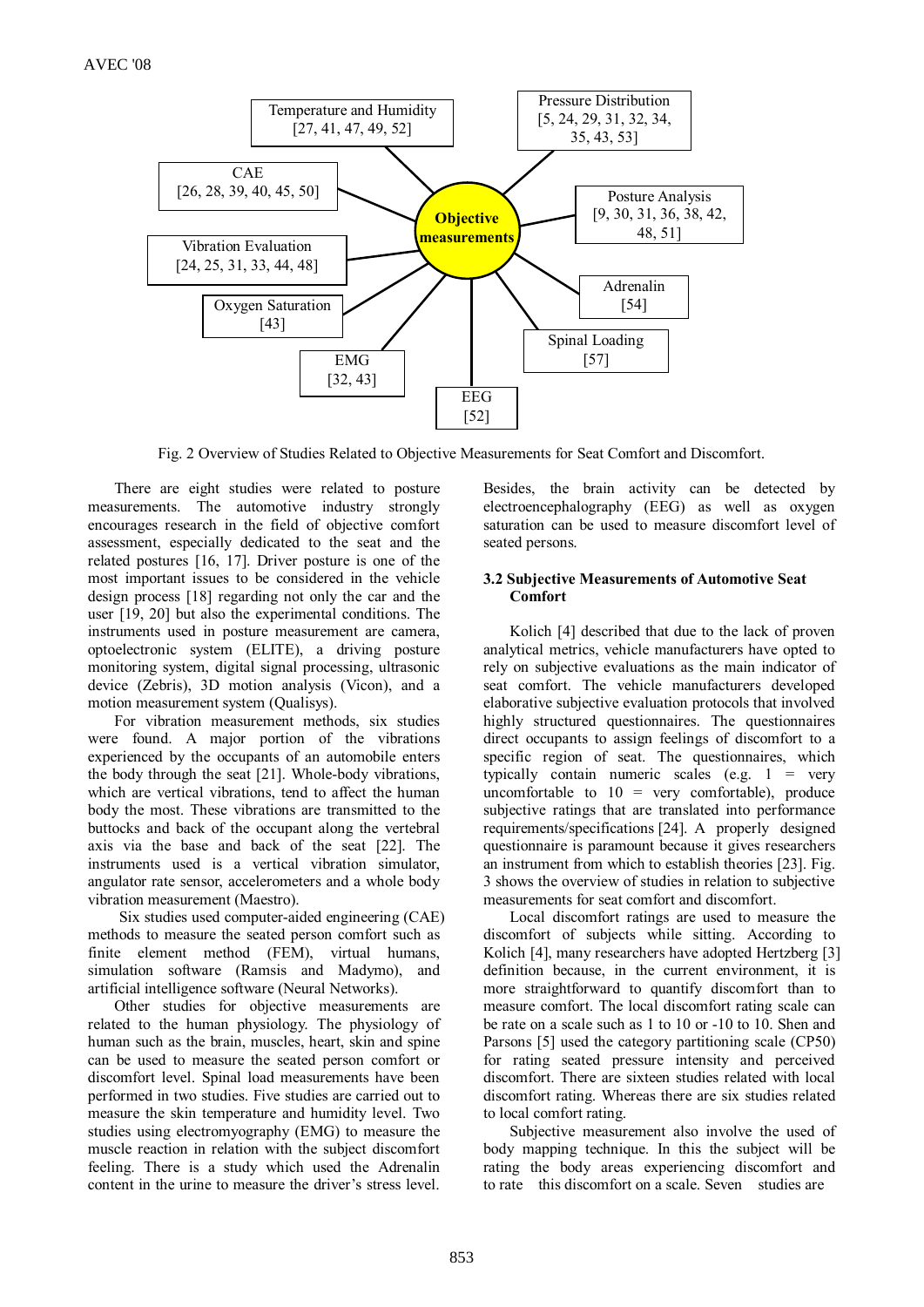

Fig. 3 Overview of Studies Related to Subjective Measurements for Seat Comfort and Discomfort.

rate this discomfort on a scale. Seven studies were involved in the use of body mapping method. In addition, there are two studies involving seat mapping. Like body mapping method, seat is divided in different areas and subject is asked to rate on a scale.

# **5. PROPOSED METHODOLOGY FOR COMFORTABLE TRUCK DRIVER'S SEAT**



Fig. 4 Proposed Methodology Framework for Comfortable Truck Driver's Seat

A methodology is proposed to improve the comfort of truck driver's seat as shown in Fig. 4. Subjective and objective measurement methods are used to study the truck driver's sitting discomfort while driving. The subjective methods will be a questionnaire and an observation technique. The objective methods will be integration of bio sensors and measurement equipment into the seat to obtain physiological and postural data from driver. After that, both subjective and objective data will be analyzed to obtain the correlation data. A comfort improvement measure will be designed based on comfort ranking. After that, the design will be optimized and prototypes will be developed with the optimized comfort characteristics. The developed prototypes will be tested through experiment to validate the design. Finally, a comfort improved truck driver's seat will be developed.

# **6. CONCLUSION**

In this paper, a methodology framework for the development of comfortable truck driver's seat has been proposed. The literature review from various studies related to seat comfort research show that the pressure distribution method is the most common method for objective measurement of seat (dis)comfort. It is followed by posture analysis method. The local discomfort rating and body mapping method is the most frequently used methods for subjective measurement. Discomfort is the subjective experience, which can result from a combination of physiological and psychological processes, total time spend on task and body posture assessed for the task related to the muscle fatigue. Our aim is to improve current truck driver's seat to reduce driver fatigue especially for long haul truck drivers.

# **REFERENCES**

- [1] Runkle, V.A., "Benchmarking Seat Comfort", Society of Automotive Engineers, Inc., Warrendale, PA, USA, 1994, SAE Technical Paper No. 940217.
- [2] http://www.euractiv.com/en/transport/driversdeplore-inconsistent-eu-working-time-laws/article- 166879. Accessed on 10 November 2007.
- [3] Hertzberg, H.T.E. 1972, "The Human Buttocks in Sitting: Pressures, Patterns, and Palliatives", Society of Automotive Engineers, Inc., New York, NY, USA, 1972, SAE Technical Paper no. 72005.
- [4] Kolich, M., "Review: A Conceptual Framework Proposed to Formalize the Scientific Investigation of Automobile Seat Comfort", Applied Ergonomics, Vol. 39, No. 1, 2008, pp. 15-27.
- [5] Shen, W. and Parsons, K. C., "Validity and Reliability of Rating Scales for Seated Pressure Discomfort", International Journal of Industrial Ergonomics, Vol. 20, 1997, pp. 441-461.
- [6] De Looze, M. P., Kuijt\_Evers, L. F. M. and Dieen, J. V., "Sitting Comfort and Discomfort and the Relationship with Objective Measures" Ergonomics, Vol. 46, No. 10, 2003, pp. 985-997.
- [7] Shen, W. and Vertiz, A., "Redefining Seat Comfort", Society of Automotive Engineers, Inc., Warrendale, PA, USA, 1997, SAE Technical Paper No. 970597.
- [8] Floyd, W.F. and Roberts, D.F., "Anatomical and Physiological Principles in Chair and Table Design", Ergonomics, Vol. 2, 1958, pp. 1-16.
- [9] Adler, S., Friedrichs, A. and Blickhan, R., "Analysis of Driver Seated Posture to Objectively Measure Long-term Discomfort", Proc. of 6<sup>th</sup> World Congress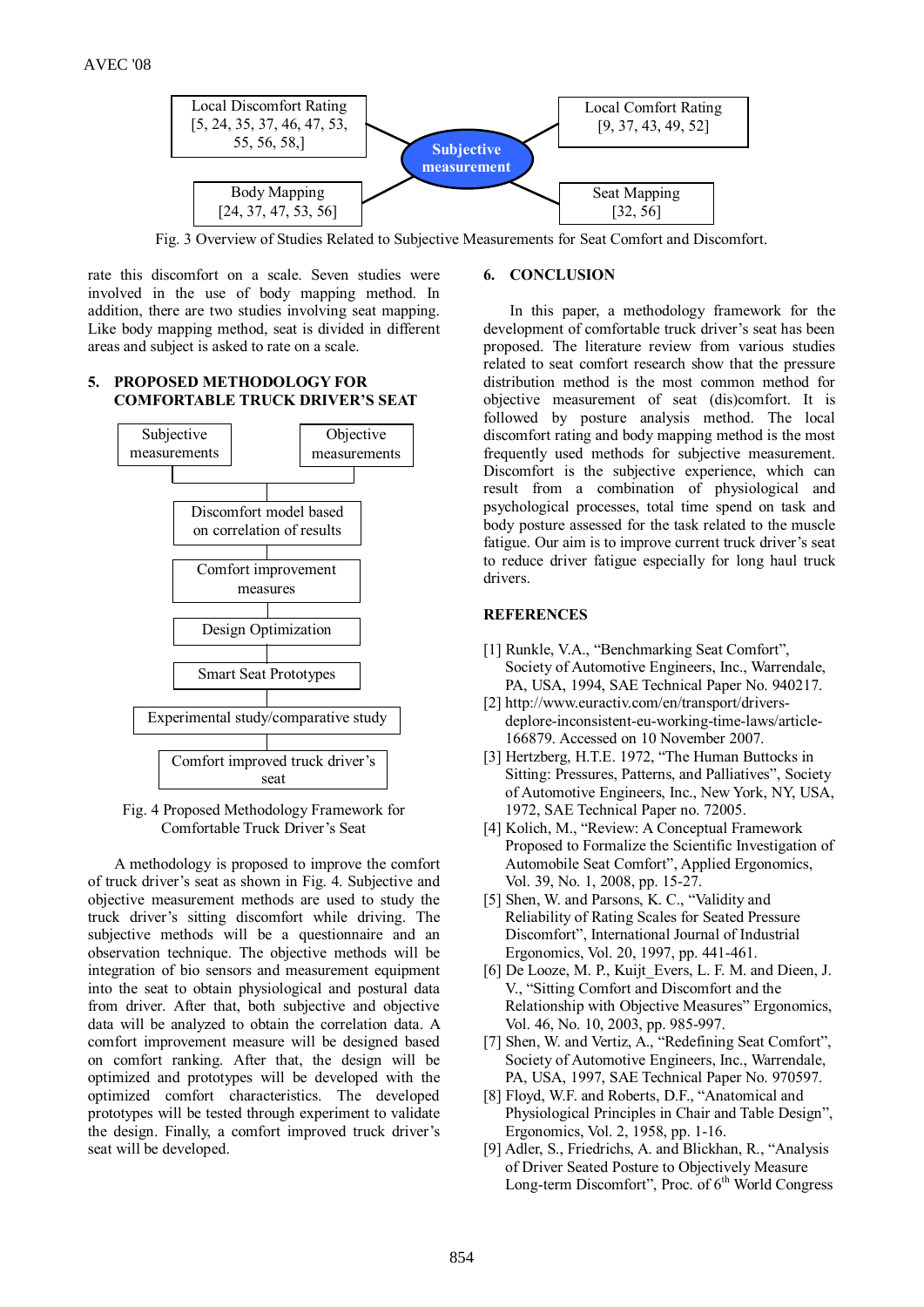# AVEC '08

on Ergonomics, Maastricht, the Netherlands, 2006.

- [10] Helander, M. G. and Zhang, L., "Field Studies of Comfort and Discomfort in Sitting", Ergonomics, Vo. 20, No. 9, 1997, pp. 865-915.
- [11] Zhang. L., "Identifying Factors of Comfort and Discomfort in Sitting", Human Factors, Vol. 38, No. 3, 1996, pp. 377-389.
- [12] Viano, D.C. and Andrzejak, D. V., "Research Issues on the Biomechanics of Seating Discomfort: an Overview with Focus on Issues of the Elderly and Low-Back Pain", Society of Automotive Engineers, Inc., Warrendale, PA, USA, 1992, SAE Paper No. 920130.
- [13] Gruber, G. J., "Relationship between Whole body Vibration and Morbidity Patterns Among Interstate Truck Drivers", Southwest Research Institute, San Antonio, Texas. Center for Disease Control Publication No.77-167, Cincinnati, Ohio, 1976.
- [14] Nawayseh, N. and Griffin, M. J., "Effect of Seat Surface Angle on Forces at the Seat Surface During Whole-body Vertical Vibration", Journal of Sound and vibration, Vol. 284, 2005, pp. 613-634.
- [15] Boggs, C. M., "Field Study to Evaluate Driver Fatigue on Air-inflated Truck Cushions", Master of Science thesis, Faculty of the Virginia Polytechnic Institute and State University, Blacksburg, Virginia, USA, 2004.
- [16] Ofori-Boetang, A. B., "A Study of the Effect of Varying Air-inflated Seat Cushion Parameters on Seating Comfort", Faculty of the Virginia Polytechnic Institute and State University, Blacksburg, Virginia, USA, 2003.
- [17] Gyi, D.E., Porter, J.M., and Robertson, N.K.B., "Seat pressure measurement technologies: consideration for their evaluation", Applied Ergonomic, Vol. 27, No. 2, 1998, pp. 85–91.
- [18] Guenaelle, P., "One methodology to evaluate Automotive Seat Comfort", Proc. of the Third International Conference on Vehicle Comfort and Ergonomics, Bologna , Italy, 1995, pp. 231–240.
- [19] Porter, J.M. and Gyi, D.E., "Interface pressure and the prediction of car seat discomfort", International Journal of Vehicle Design, Vol. 19, No. 3, 1998, pp. 255–266.
- [20] Zhang, L., Helander, M. G., Drury, C. G., "Indentifying factors of comfort and discomfort in sitting", Human Factors, Vol. 38, No. 3, 1996, pp. 377–389.
- [21] Ebe, K. and Griffin, M. J., "Factors affecting static seat cushion comfort", Ergonomics, Vol. 44, No. 10, 2001, pp. 901–921.
- [22] Van Niekerka, J. L., Pielemeierb, W.J., Greenberg, J.A., "The use of Seat Effective Amplitude Transmissibility (SEAT) Values to Predict Dynamic Seat comfort", Journal of Sound and Vibration, Vol. 260, 2003, pp. 867–888.
- [23] Falou, E. W., Duchêne, J., Grabisch, M., David Hewson, Yves Langeron, Lino, F., "Evaluation of Driver Discomfort during Long-Duration Car Driving", Journal of Applied Ergonomics, Vol. 34, No. 3, 2003, pp. 249-255.
- [24] Mehta, C.R. and Tewari, V.K., "Seating Discomfort

for Tractor Operators- A Critical Review", International Journal of Industrial Ergonomics, Vol. 25, 2000, pp. 661-674.

- [25] Bouazara, M., Richard, M.J. and Rakheja, S., "Safety and comfort analysis of a 3D vehicle model with optimal non-linear active seat suspension", Journal of Terramechanics, Vol. 43, 2006, pp. 97-118.
- [26] Cheng, Z., Smith, J. A., Pallettiere, J. A., and Fleming, S. M., "Considerations and experiences in developing and FE buttock model for seating comfort analysis", Society of Automotive Engineers. Inc., Warrendale, PA, USA, 2007, Technical Paper No. 2007-01-2458.
- [27] Cengiz, T.G. and Bablik, F.C., "An on-the-road experiment into the thermal comfort of car seats", Applied Ergonomics, Vol. 38, 2007, pp. 337-347.
- [28] Choi, H. Y., Kim, K. M., Han, J., Sah, S., Kim, S.-H., Hwang, S.-H., Lee, K. N., Pyun, J.-K., Montmayeur, N., Marca, C., Haug, E., and Lee, I., "Human Body Modeling for Riding Comfort Simulation", Proc. of HCI2007, LNCS4561, 2007, pp.813-823.
- [29] Dhingra, H. S., Tewari, V. K., and Singh, S., Discomfort, pressure distribution and safety in operator's seat- a critical review," Agricultural Engineering International: the GIGR Journal of Scientific Research and Development. Invited overview paper. Vol. V, 2003.
- [30] Hanson, L., Sperling, L., and Akselsson, R., "Preferred car driving posture using 3-D information", International Journal of Vehicle Design, Vol. 42, No. ½, 2006, pp. 154-169.
- [31] Hinz, B., Rutzel, S., Bluthner, R., Menzel, G., Wolfel, H. P., and Seidel, H. "Apparent mass of seated man- first determination with a soft seat and dynamic seat pressure distributions", Journal of Sound and Vibration, Vol. 298, 2006, pp. 704-724.
- [32] Inagaki, H., Taguchi, T., Yasuda, E., and Iizuka, Y., "Evaluation of Riding Comfort: From the Viewpoint of Interaction of Human Body and Seat for Static, Dynamic, Long Time Driving", Society of Automotive Engineers. Inc., Warrendale, PA, USA, 2000, Technical Paper No. 2000-01-0643.
- [33] Jang, H.-K., Choi, S.-H., and Ruquet, K., "Evaluation of discomfort due to vertical feet vibration at a driver's sitting posture", Society of Automotive Engineers. Inc., Warrendale, PA, USA, 2007, Technical Paper No. 2007-01-2395.
- [34] Kolich, M., and Taboun, S., "Ergonomics" modelling and evaluation of automobile seat comfort", Ergonomics, Vol. 47, No. 8, 2004, pp. 841-863.
- [35] Kyung, G., Nussbaum, M. A., and Babski-Reeves, K., "Driver sitting comfort and discomfort (part I): use of subjective ratings in discriminating car seats and correspondence among ratings", International Journal of Industrial Ergonomics, doi:10.1016/j.ergon.2007.08.010, 2007.
- [36] Kyung, G., and Nussbaum, M. A., "Driver sitting comfort and discomfort—Part II: Relationships with and prediction from interface pressure",